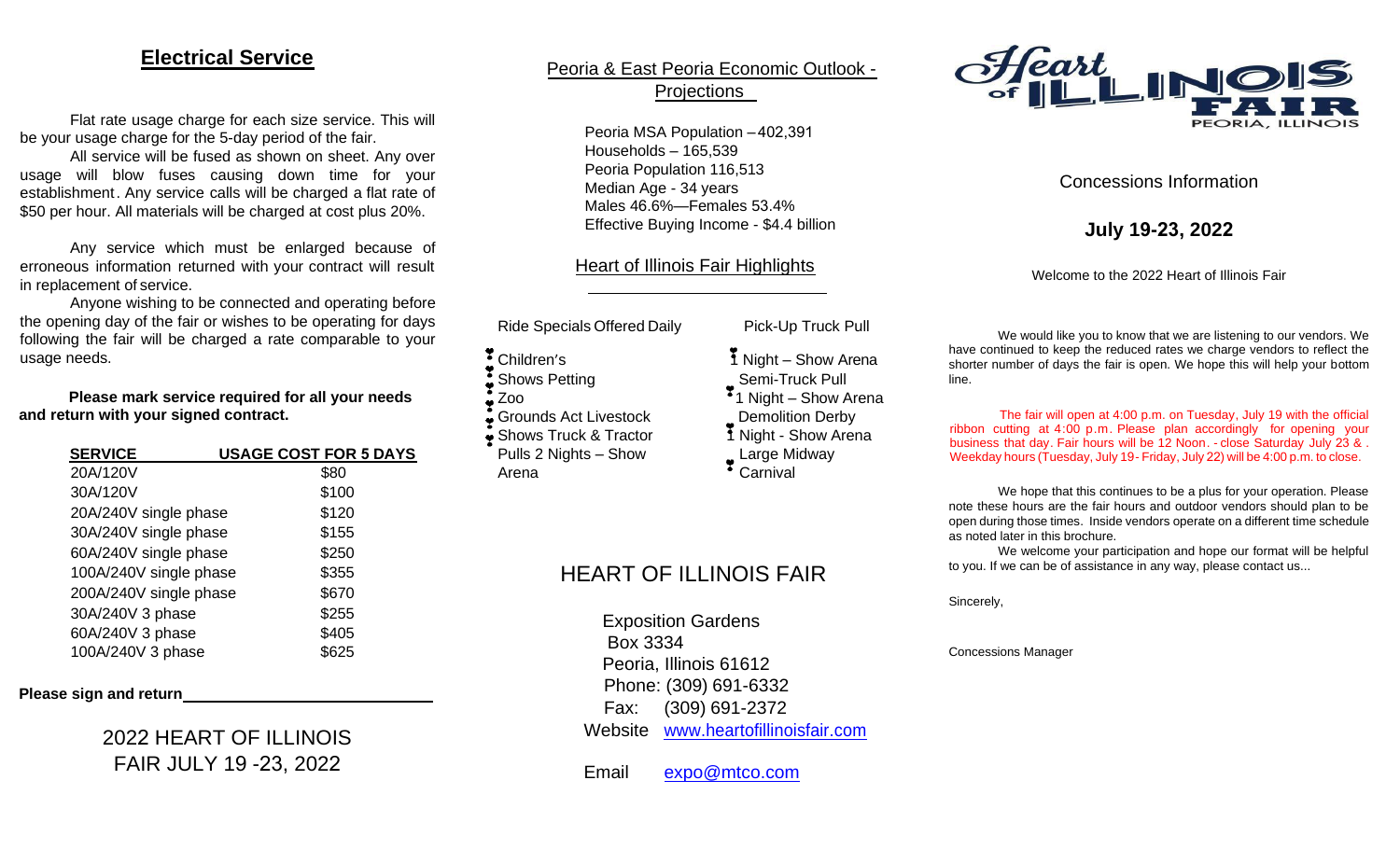### **Exhibit/Concessions Space Fee**

#### **General Information**

**TICKETS**

### *Concession tickets are \$5 each and punched each day used.*

#### **PARKING – Exhibit/Permit Parking Lot**

All day parking for concessionaires and exhibitors is provided in the Permit Parking Lot west of the carnival area. Parking will be strictly enforced.

You will need your concession or Exhibitor/Permit Parking Sticker on your windshield to get into this lot. You will also need your Concession Ticket to get through the gate. YOU ARE NOT TO PARK INSIDE THE NORTHEAST GATE. There will be exhibits in this area. You can always park outside the gate with the general public which is free parking. There are no parking or live-in trailers permitted at your space.

### **REPLENISHING SUPPLIES**

Having purchased your concession ticket and getting your one vehicle sticker free, you can drive on the grounds to replenish your stock each day, in the morning up until Noon. You must park your vehicle in the Permit/Exhibitor Parking area.

### **VENDORS**

Vendors will be on the grounds each day to take your orders for supplies. You will need to make up your own schedule with them for picking up your supplies when they are delivered. THE VENDORS MUST BE OFF THE FAIR GROUNDS BY 12:00 noon B MAKE YOUR PLANS ACCORDINGLY. Please Check Parking Areas. If a change in location is requested, a \$100.00 fee will be assessed.

### **FIRST AID**

Our First Aid station is located in the OPERA House Northwest corner.

### **PUBLIC SHOWERS**

There are showers in the rest rooms at the west side of the Commercial Exhibits Building.

### **MERCHANDISE DELIVERY**

The delivery/shipping and storage of vendor merchandise will be limited due to the lack of space in the office. If you are having merchandise shipped it would be best to contact the office prior to delivery to confirm that we will be able to accept and store it.

#### **AIR-CONDITIONED BLDG. INSIDE SPACE:**

 $\bullet$ 

**10' x 10' \$450 per booth , basic electric is included.**

All concessions/exhibitors are required to provide a **\$1,000,000.00 combined single limit, liability insurance policy naming Exposition Gardens, Inc. / dba Heart of Illinois Fair as an additional insured**. If there is a problem with this requirement, please contact our office for details on obtaining the insurance from our company.

Exhibitors will be allowed into the building 1 hour before the regular opening time.

Season tickets are \$5.00 each for a (5) day concessionaire pass. Each person is required to purchase this ticket for themselves and their personnel.

**No refunds on space deposits be made. will**

50% of space cost is required before contract will be issued.

### **BOOTHS MUST BE OPEN FROM**

**4:00 -9:00 P.M. Tues. 7/19/22 4:00 -9:00 P.M. Wed. 7/20/22 4:00 -9:00 P.M. Thurs.7/21/22 4:00 -9:00 P.M. Fri. 7/22/22 Noon-9 P.M. Sat. 7/23/22**

### **OUTSIDE SPACE:**

**\$50 per front foot. There will be a separate , additional fee for electric service based on usage, please see service table.**

**Electrical rates are stated on the following page.**

**Minimum of 10 front feet.** All concessionaires /exhibitors are required to provide a **\$1,000,000.00 combined single limit, liability insurance policy naming Exposition Gardens , Inc. /dba Heart of Illinois Fair as an additional insured** . If there is a problem with this requirement please contact our office for details on obtaining the insurance from our company. Season tickets are \$5.00 each for a (5) day concessionaire pass . Each person is required to purchase this ticket for themselves and their personnel. **refunds on space deposits will Nobe made.** Tents are available for rental . Contact our office for prices (309) 691-6332. 50% of space cost is required before contract will be issued. **OUTDOOR VENDORS MUST BE OPEN DURING REGULAR FAIR HOURS 4:00 –CLOSE - Tues. 7/19/22 4:00 –CLOSE - Wed. 7/20/22 4:00 –CLOSE - Thurs.7/21/22 4:00 –CLOSE - Fri. 7/22/22**

**Noon-CLOSE - Sat. 7/23/22**

### **PAYMENTS BY CHECK WILL BE ACCEPTED UNTIL JULY 1, 2022 . ALL FEES AFTER JULY 1 MUST BE**

### **PAID BY CASH. NO EXCEPTIONS.**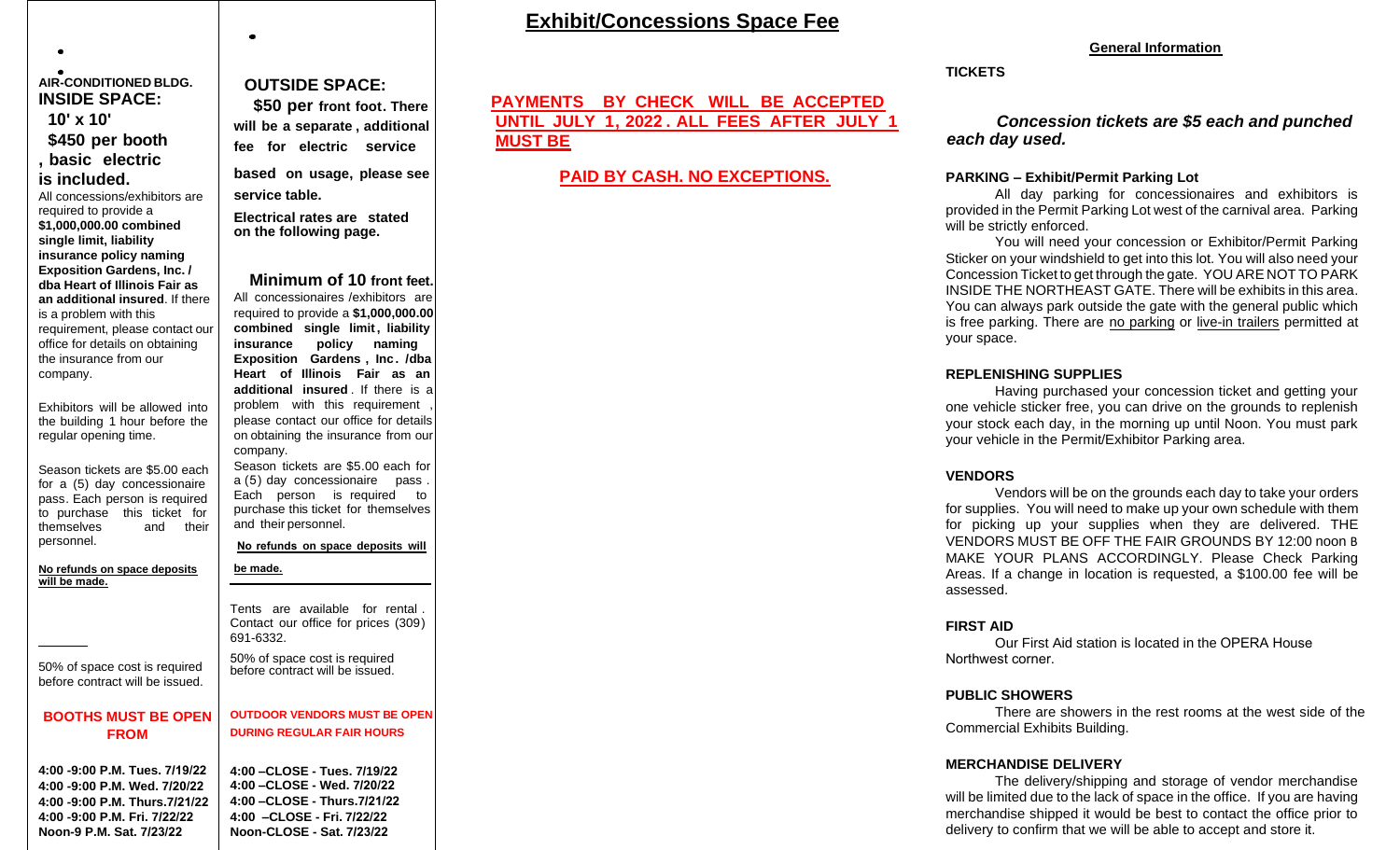### **2022 HEART OF ILLINOIS FAIR JULY 19-23, 2022**

#### **FOOD VENDORS**

Any Food Concessionaire using water needs to supply their own vacuum breakers in order to hook up to a water supply.

### **SALES TAX FOR ALL SALES (FOOD & GENERAL MERCHANDISE)**

The city of Peoria will collect their sales tax of 2% on Friday, July 22, 2022 They will be located in the snack bar area of the Expo Gardens Commercial & Exhibit Building. They will be here from approximately 10 a.m. to 1: p.m. You will also be responsible for paying 9% tax to the State of Illinois on food and general merchandise sales. We will have forms available in the office for your use.

#### **CHANGE**

There is no bank on the fairgrounds , so be sure to have enough change to see you through your business day. This is especially true for Sunday.

#### **HEALTH DEPARTMENT**

A Peoria City/County Health License is required for all food locations. The fee is \$150.00 per location. Licenses are required regardless of whether or not food is sold or given away. Information and applications are available at the office and on our website. The Peoria Health Department requires that you apply for your license **prior to the opening of the fair**. You must do so directly with the Peoria City/County Health Department office. For more information 309-6796161 or you may go to the following websi[te](http://www.peoriacounty.org/) [www.peoriacounty.org](http://www.peoriacounty.org/) [an](http://www.peoriacounty.org/)d follow the health department links.

### **FIRE DEPARTMENT**

All food vendors will be inspected by the Peoria Fire Department. New rules have been implemented. Please check the office for updates.

### **MERCHANDISE SALES/DISPLAY & SIGNAGE**

The sale or display of inappropriate and or offensive signs or merchandise is prohibited as determined by the Board of Directors of Exposition Gardens, Inc. **All free standing signs will be no larger than 24" x 36". Free standing signs are to be placed no more than 3 feet in front of your location and in no case outside of the frontage line.**

#### **TRAILER PARK**

Located on the grounds, the cost is \$30 per day. Full facilities are provided for trailers. Tent camping will be charged at \$15.00 per day.

### **TRASH**

Trash is picked up each morning at 8:00 a.m. Please have all waste in the appropriate containers by that time for pick-up.